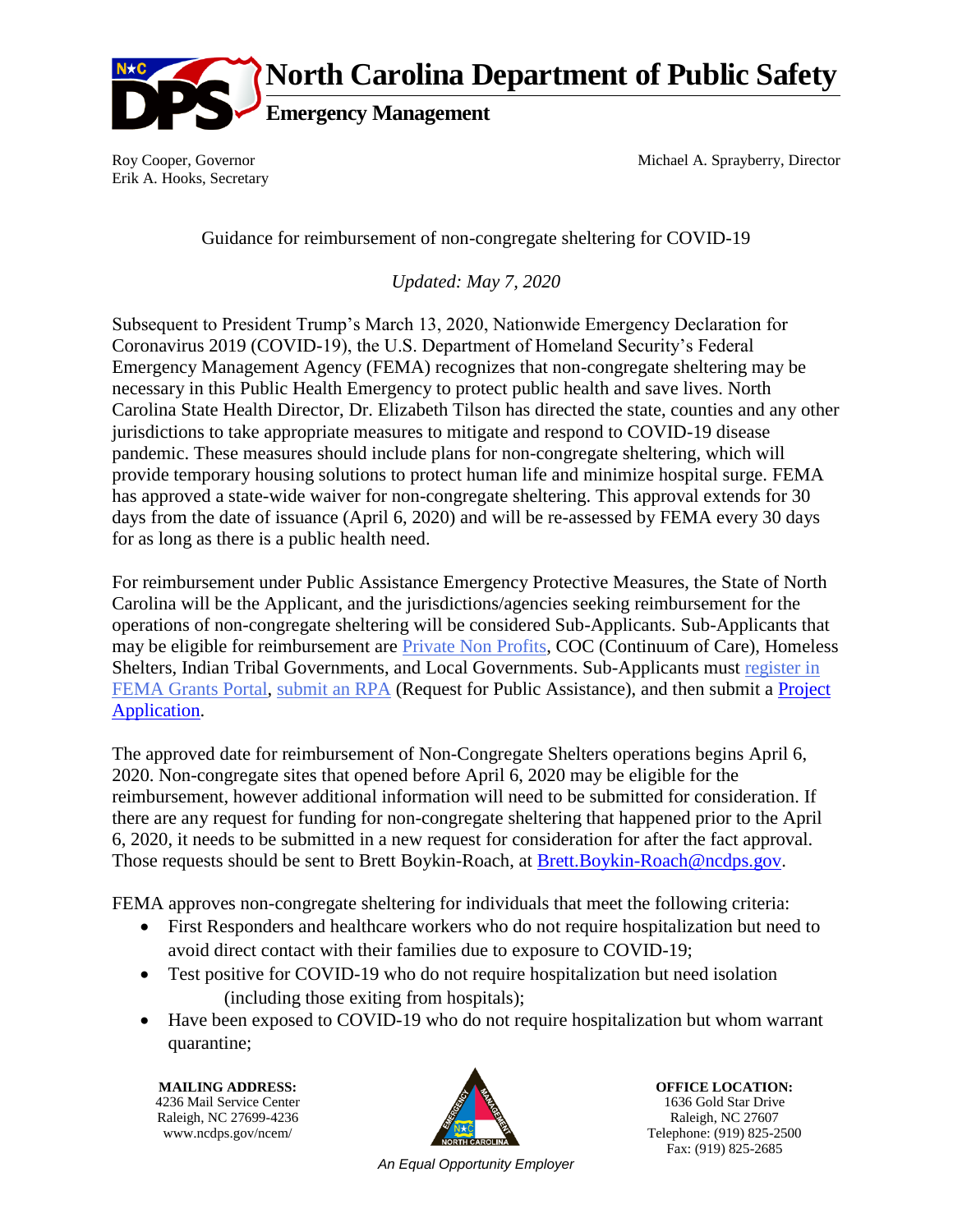Other persons needing social distancing as a precautionary measure, as determined by public health officials, particularly for high risk groups such as people over 65 or with certain underlying healthy conditions (respiratory, compromised immunities, chronic disease), this may include those whose living situation makes them unable to adhere to social distancing guidance

FEMA will not reimburse for the sheltering of non-symptomatic individuals that are not among the foregoing categories. Wrap-around services will be reviewed for eligibility based on the type of shelter, the specific needs of those sheltered, and determined necessary to protect public health and safety and in accordance with guidance provided by appropriate health officials. Wraparound services include but are not limited to laundry, food/meals, cleaning, security, and care for those with disabilities or access and functional needs. Due to the current ambiguity of what is considered Wrap-around services, please keep documentation and records of all services you believe are pertinent. Support services such as case management, and mental health counseling are not eligible at this time. However, it is important to still track these costs, in case there is a change.

FEMA does not mandate that the applicant or sub-applicants pursue a specific option or options for temporary facilities to be used for non-congregate sheltering. Options for non-congregate settings include but are not limited to hotels, motels, trailers, dormitories or other locations that meet the State Health Director's directive and are cost effective and practical.

To be considered for reimbursement, Sub-Applicants must comply with the Federal procurement standards found at 2 C.F.R. §§ 200.317 – [200.326. FEMA's Procurement Under Grants](https://www.fema.gov/news-release/2020/03/20/procurement-under-grants-under-exigent-or-emergency-circumstances)  [Conducted Under Exigent or Emergency Circumstances Fact Sheet](https://www.fema.gov/news-release/2020/03/20/procurement-under-grants-under-exigent-or-emergency-circumstances) (March 16, 2020) provides additional guidance to include the requirement for a termination for convenience clause in its contracts for sheltering and related wrap-around services, such as food, security services, and care for those with disabilities or access and functional needs.

FEMA will not approve Public Assistance reimbursement that duplicates funding by another federal agency, including but not limited to the U.S. Department of Health and Human Services or Centers for Disease Control and Prevention. Eligible Sub-Applicants will need to maintain records to provide sufficient data and documentation to establish the eligibility of costs for which it is requesting Public Assistance reimbursement. Appropriate lengths of stay should be based on guidance from public health officials or CDC (e.g., when it is appropriate for someone to no longer be considered infected and therefore do not require isolation). Documentation to establish eligibility, **includes but is not limited to** the following information:

 Specific need for each individual sheltered (e.g., what eligibility category the individual falls into)